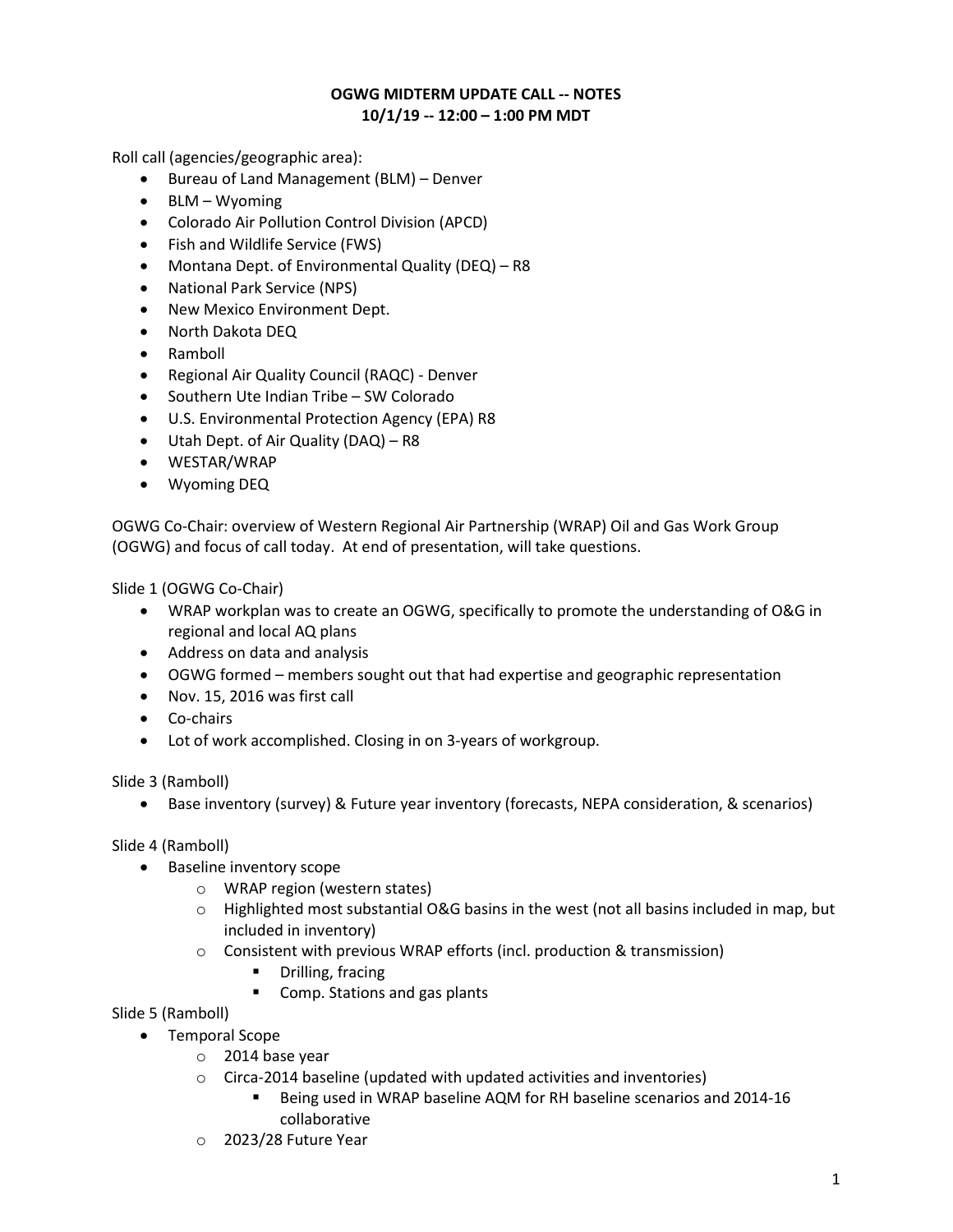- Medium scenario  $\rightarrow$  aka "continuation of historical trends"
	- To be used in WRAP RH modeling & 2014/16 collaborative
- **Planning Scenarios** 
	- Reduced legacy well activity
	- Increased horizontal well act
	- RH dev. Additional foreseeable controls

Slide 6 (Ramboll)

- Baseline EI
	- o Many difference sources of data; did lots of outreach to agencies
	- o Utah, CO, Southern Ute, Greater San Juan, IWDW 2014 EI, EPA 2014 NEIv2, Williston Basin Casinghead Gas

Slide 7 (Ramboll)

- Survey approach was a different way to approach.
	- o Previously reached out directly to operators with varying success
	- o An agency centric approach was the key here
		- **Survey targeted most important factors**
		- **Developed 2 surveys** 
			- $\bullet$  1<sup>st</sup> aimed at gathering full inventories
			- $\bullet$  2<sup>nd</sup> just focused on controls
	- o Sent surveys to agencies to either fill out or distribute to operators
	- o Leveraged agencies connections to get data

Slide 8 (Ramboll)

- Survey participation broad representation across several states ( $40+$  responses)
- Lots of response from Williston and pleased with low response in Permian basin, so improvement
- Also received several agency submissions with over 300 gas composition files used to update speciation files for AQ modeling

Slide 9 (Ramboll)

- Survey Sample
- Included defaults that were currently being used in EPA OG Tool with states being able to add their own data.
- Spud type was really critical to this effort and not asked for previously; trend towards horizontal and decline of vertical wells

Slide 10 (Ramboll)

Controls Focused Survey example

Slide 11 (Ramboll)

- EI Changes that resulted from survey-based improvements
- Findings mostly related to Williston and Permian (areas where there is substantial horizontal development)
- Found that hydraulic fracing pressure was much higher than previous EI; drill rig emissions have gone down as well as tank emissions (primarily due to NSPS OOOO & OOOOa)
- Results: 8% increase in NOX, and 24% reduction in VOC across the region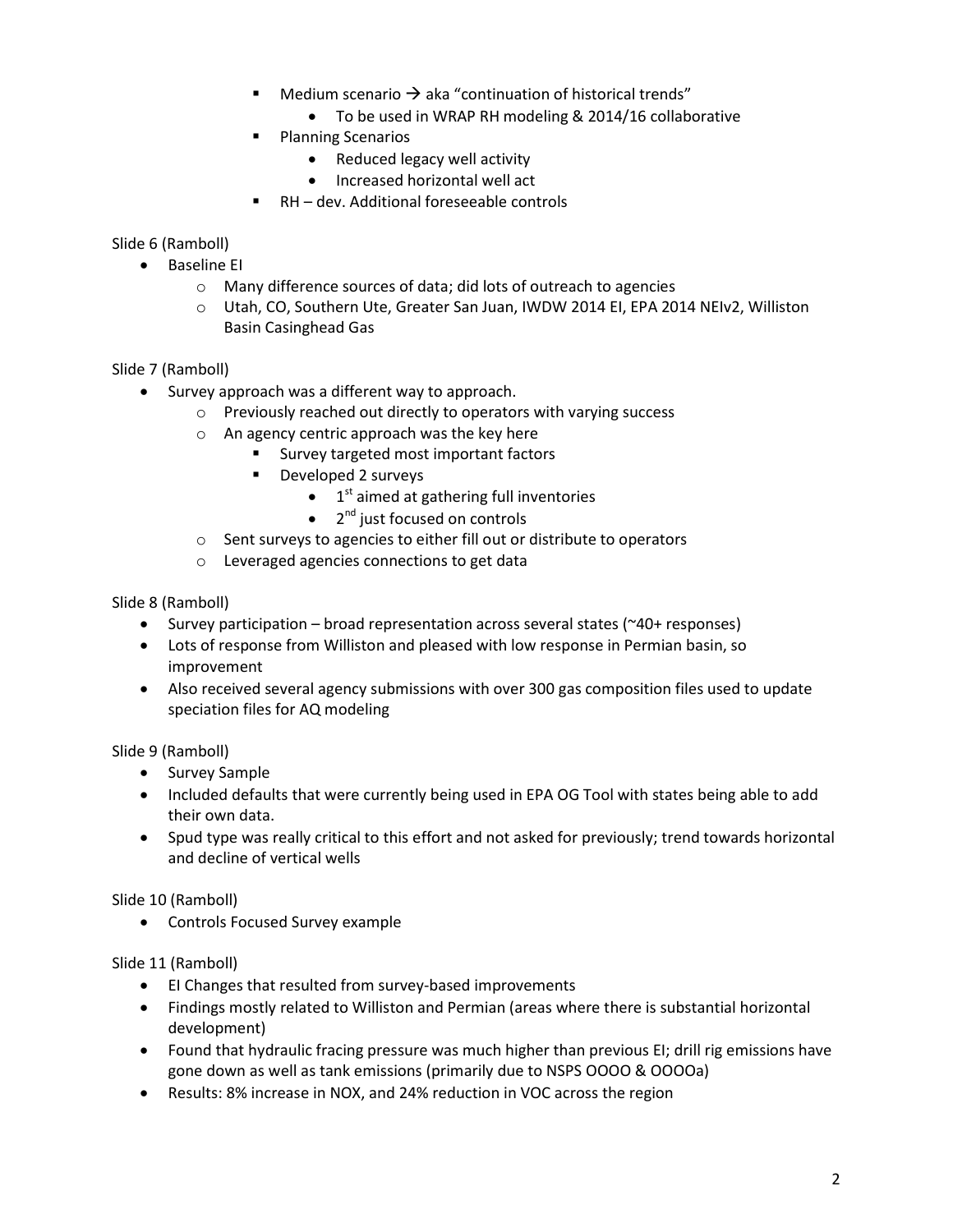Slide 12 (Ramboll)

- El compared 2014 NEI v2. OGWG v1, & OGWG v2
- CDPHE provided EI's which reduced base year EI
- NM also had increases driven by Permian basin updates
- UT/WY, not many changes

### Slide 13 (Ramboll)

- ND and MT show changes due to survey updates (fix header --- VOC graph instead of NOx)
- UT/WY pretty constant from v1 to v2 baseline

## Pause for Q/A

Q: BLM – confused about 2023 vs 2028 – why are both included and how are they used in forecast?

A: in thinking about future year forecast, how far do we go? 2023 is 5 years out/ 2028 is 10 years out. What are the benefits or disbenefits of 5 vs 10-year forecast? We know the further our you forecast, the hard it is to make it accurate. So, we decided to develop to 2023 and use the 2023 inventory for 2028 due to the uncertainty. 2028 is more uncertain so that's why we picked 2023.

• ... call momentarily interrupted due to "off-mute" conversation ...  $\odot$ 

## Slide 14 (Ramboll)

- OG Activity Forecast
	- o Equal importance here and lot of work to develop them
	- o Account for activity changes and controls
	- o Medium scenarios: on the books and on the way and reasonable scenario
	- o Currently determining how on-the-books (OTB) and on-the-way (OTW) controls
	- o Guiding principles are to be Basin specific
		- Geography
		- **Political climate**
	- o Equally important to distinguish between legacy and new wells
	- o Make intuitive sense
		- First time this has been done on a large scale in the Emissions Inventory (EI) community
	- o Do know forecasts are really uncertain, but have to live within the realm of O&G EI work
	- $\circ$  Failure rates: infeasible at time developing to really develop a robust estimate of the effect of failures and in particular tank failures (pretty consistent with 2014 modeling platform); just have to mention because there have been a lot of studies on this in particular basins on measured EI's vs top down EI development
	- o Forecast scenarios lists
	- $\circ$  Key to remembers: because basin specific, we focused on the basins with the largest impact on activity and emissions (see activity captured  $($ ~98% captured)  $\ldots$  outside of the basins we did assume emissions were unchanged from 2014.

Slide 15 (Ramboll)

For completeness included the description and equation to forecast activity

## Slide 16 (Ramboll)

- Permian Ex:
	- o Spud type level of detail; vertical, horizontal, and directional activity
	- o Historic (thru 2016) and forecasted (2023) activity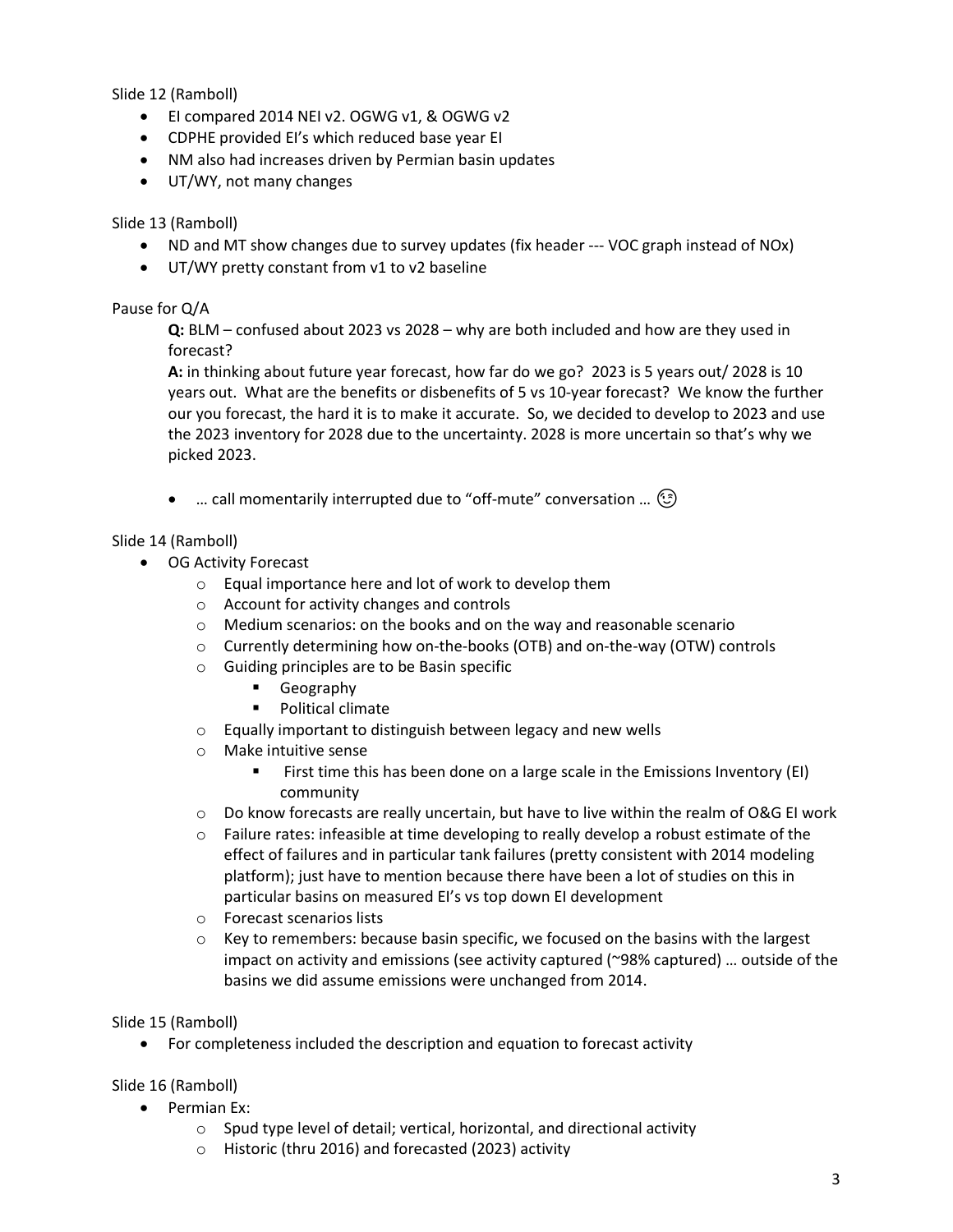- o Horizontal wells (blue) really ramping up around 2010-12 timeframe; assuming increases will persist
- o Vertical wells (grey) have begun to decrease slowly but steadily since 2000; assumed unchanged for medium scenario; similar assumptions for gas production.
- $\circ$  Had we not looked at horizontal and vertical components, would have likely been confused and perhaps not chosen the right future year; splitting this way helped us arrive at these trends.
- $\circ$  Spud count shown in blue, change in well count in yellow; these lines correspond relatively well.

## Slide 17 (Ramboll)

- Greater San Juan Ex:
	- $\circ$  Really strong legacy production but limited new production; so, forecast is mostly related to the vertical wells declining.
	- $\circ$  Small amount of horizontal well activity, with spike in oil production in 2012-15 and leveling off after.

#### Slide 18 (Ramboll)

- NEPA and CAA Considerations
	- o Did not use NEPA EIs or activities in WRAP forecast based on several key aspects of analysis
		- **Wanted forecasts consistent on how they were developed across the region** 
			- NEPA usually only related to federal lands
		- Considered NEPA vs CAA purpose
	- o NEPA looks at possible alternatives for specific projects
	- $\circ$  CAA charge is to develop projected level of emissions for future scenario(s) and evaluate the results (AQ concentration and other values relative to standards and design values to set goals and determine progress)
	- $\circ$  NEPA provides a decision matrix, but CAA provides an objective was to evaluation future goals related to AQ

#### Pause for Q/A

Q: NPS – Permian basin forecast – looking at report – bottom left corner graph  $\rightarrow$  production forecast makes sense… did you base forecast for future well counts … what time period did you use? Recent forecast through 2014? Looks like overall decrease in new development. A: Ramboll - spud count graph is interesting one; jumps around from year to year, max in 2013. We tended to use a 5-year average to set future year estimate. The check on that was to say "ok, looking at spud to well count, is the pattern reasonable relative to historic data), and it generally does. In terms of spud count, assuming slight decrease… at 700 per year… we know vertical wells are taken off line as horizontals come on line, so get decrease in well count, but do see horizontal wells being added at a rate of 700 per year

Q: NPS – if you look at more recent 2019 data, new development in the basin is probably back up to where it was in the 2014 time period… so is forecast reasonable based on what we are seeing right now. Looking at well starts over time, we are trending back up and lot of projections for the region say we are going to stay with and increased level of production. A: Ramboll - would like to see data and look forward to their comments on medium scenario forecast.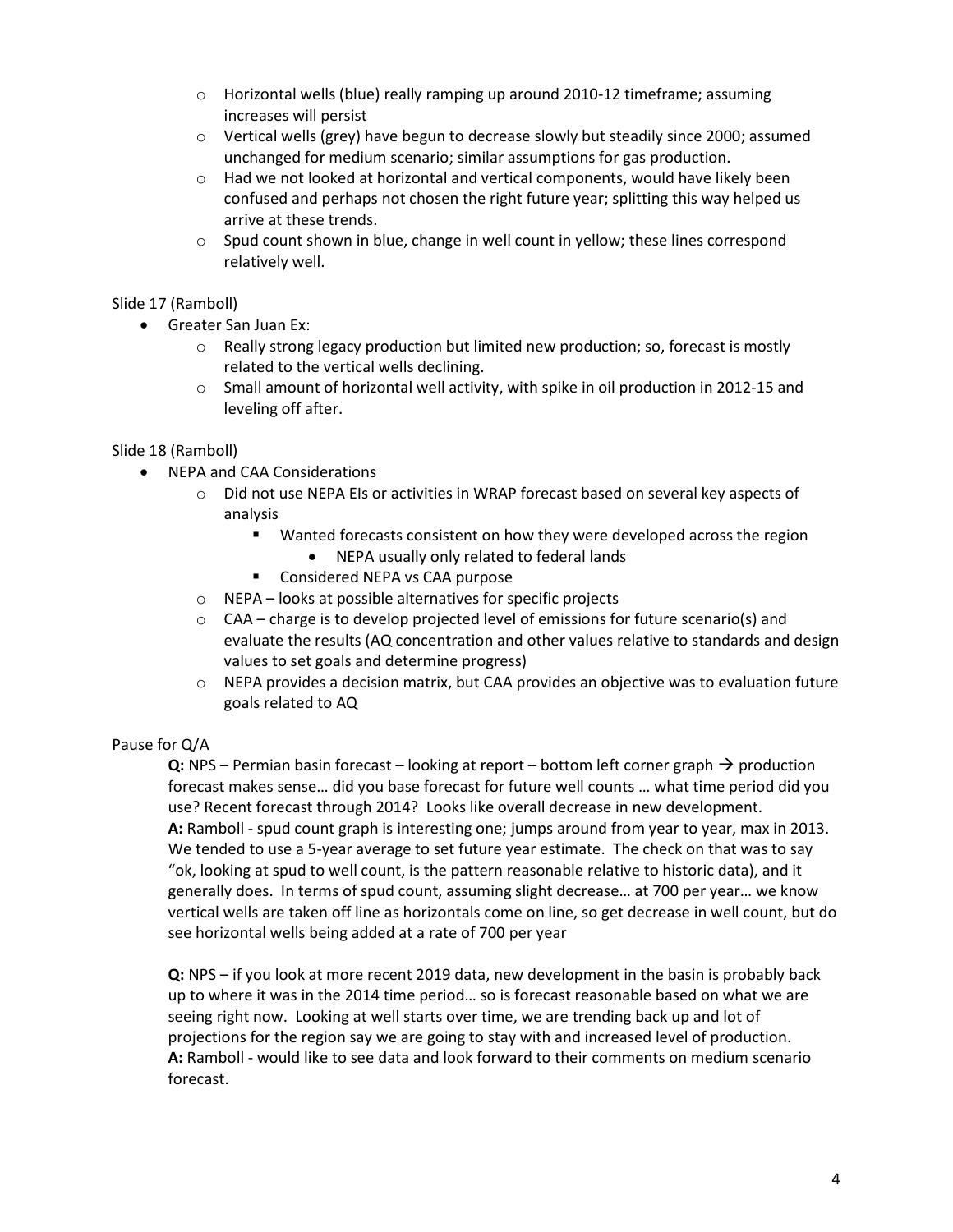Q: WRAP – is the 5-year avg to account for additional infrastructure needs for when new wells need to be drilled? It would take some amount of time to ramp back up after the up and down that has happened in the last 5 years.

A: Ramboll - good point. Chart shows some pretty substantial changes over time and that is the difficultly of making these forecasts and focused on making it consistent across the basins and used IHS data. Limited the data were looking at also has the effect of being able to take a close look at the historical variations used to forecast that future estimate.

WRAP – the other thing we observe in these basins, when you have a big reset like in 2015, there is a lot of buying and selling of companies and that tends to impede the rate of drilling and several states are not in a solid state.

Q: NPS – think having that range in forecast will be very beneficial and think it's helpful for highly uncertain industries like this. Good to be able to bound it with upper and lower bounds based on price. Good planning practice? Do you guys intend to pick just one scenario for modeling?

A: WRAP – medium scenario is what we are going to run in the 2028 OTB and OTW run. Then there is some future OGWG work that john will describe where additional controls will/may be adopted. We don't' have plans to model low and high scenarios, but will be impacted by what agencies will be adopting. So will have a  $2^{nd}$  look at the medium scenario. Looking at snapshots for this purpose, but the states are modifying rules on an ongoing basis, so hope to get a 2<sup>nd</sup> snapshot later in the year when we hear what agencies are doing to control this at the state level. Indirect way of saying no, we are not modeling low and high, only medium.

## Slide 19 (Ramboll)

- Additional reasonable controls
	- o Will be looking at changes to emissions rates due to additional reasonable controls.
	- $\circ$  Will provide a menu of controls for specific categories that have substantial NOx benefits
	- $\circ$  Agencies will be pick which ones they may implement in their areas and the emissions effects will be applied in smoke to come up with a new emissions control scenario.
	- o Permitted sources vs not-point sources
		- Know agency has different levels of control, documentation, understanding relative to nonpoint sources, so there might be more inherent uncertainty implementing a non-point program as opposed to point controls.
	- o There are statutory factors that still need to be considered in EI analysis

## Slide 20 (Ramboll)

- Agency program review:
	- $\circ$  Trying to describe what is being done at the various agencies to control emissions
	- $\circ$  Already done a lot of work to document OTB and OTW at the federal level
	- $\circ$  Focus here to prepare a lean and to the point write-up as far as what individual agencies are doing and compare across agencies
	- o Timing:
		- **finalize inventory by oct. 8**
		- draft memo/report early Nov.
		- final memo/report Dec.
		- complete by end of 2019

#### Slide 21/22 (Ramboll)

• Timing and Deliverables